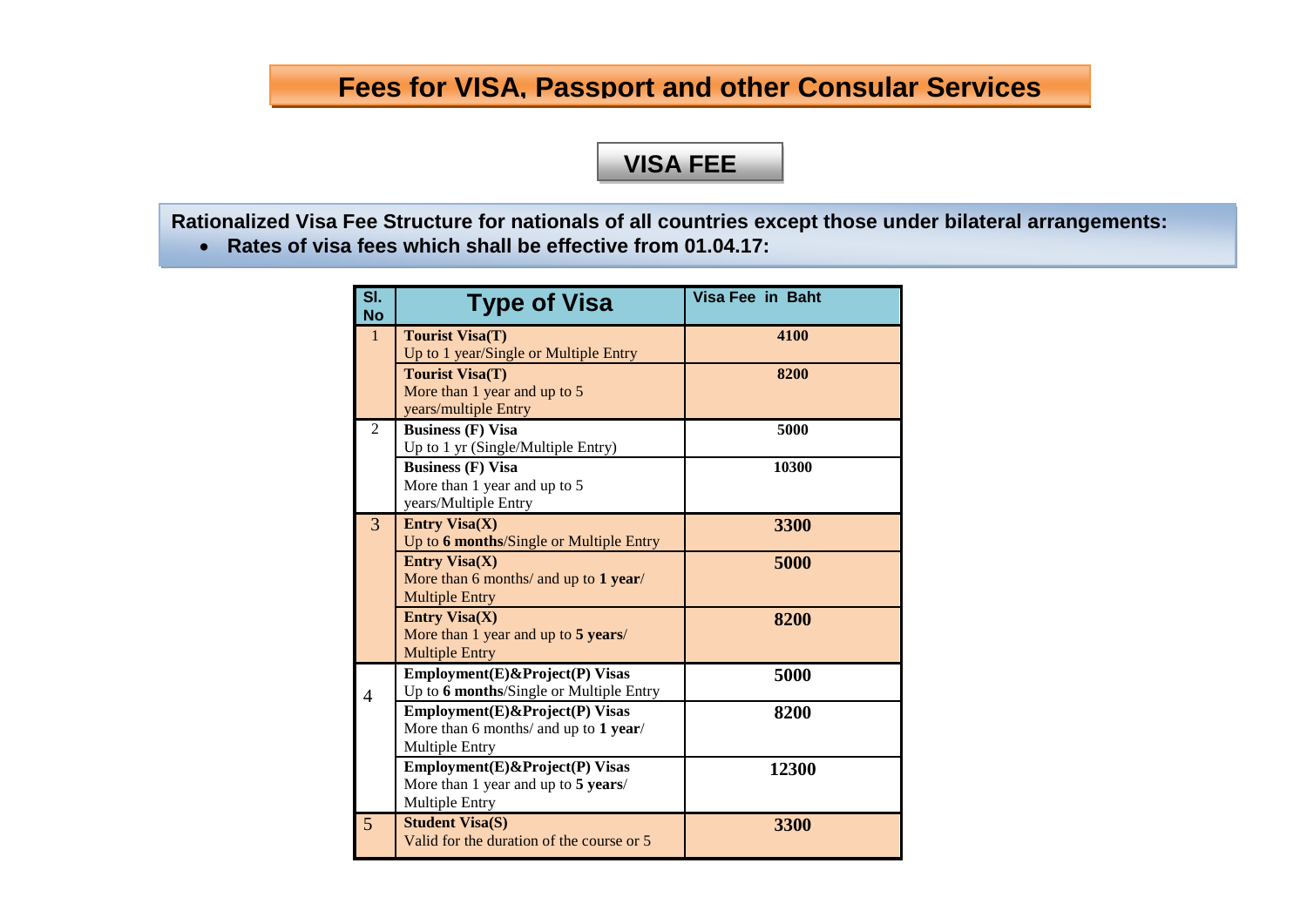|                | years whichever is less/Multiple Entry                                  |      |
|----------------|-------------------------------------------------------------------------|------|
|                | <b>Medical Visas(MED) &amp;Medical</b>                                  | 3300 |
| 6              | <b>Attendant Visa(Med X)</b><br>Up to 6 months/Single or Multiple Entry |      |
|                | <b>Medical Visas(MED) &amp;Medical</b>                                  | 5000 |
|                | <b>Attendant Visa(Med X)</b>                                            |      |
|                | More than 6 months/ and up to 1 year/                                   |      |
|                | Multiple Entry<br><b>Conference/Seminars Visas(C)</b>                   |      |
| $\overline{7}$ | Up to 6 months/Single or Multiple Entry                                 | 3300 |
|                | Journalist Visa(J)                                                      | 3300 |
| 8              | Up to 6 months/Single Entry(or Double                                   |      |
|                | Entry with HOM's approval)                                              |      |
|                | <b>Research Visa(R)</b>                                                 | 3300 |
| 9              | Up to 6 months/Single or Multiple Entry                                 |      |
|                | <b>Research Visa(R)</b><br>More than 6 months/ and up to 1 year/        | 5000 |
|                | <b>Multiple Entry</b>                                                   |      |
|                | <b>Research Visa(R)</b>                                                 | 8200 |
|                | More than 1 year and up to 5 years/                                     |      |
|                | <b>Multiple Entry</b>                                                   |      |
|                | <b>Missionary Visa(M)</b>                                               | 3300 |
| 10             | Up to 6 months/Single or Multiple Entry                                 |      |
|                | Missionary Visa(M)<br>More than 6 months/ and up to 1 year/             | 5000 |
|                | Multiple Entry                                                          |      |
|                | <b>Missionary Visa(M)</b>                                               |      |
|                |                                                                         |      |
|                | More than 1 year and up to 5 years/                                     | 8200 |
|                | Multiple Entry                                                          |      |
| 11             | <b>Mountaineering Visa(MX)</b>                                          | 3300 |
|                | Up to 6 months/Single(or Multiple) Entry                                |      |
|                | <b>Mountaineering Visa(MX)</b><br>More than 6 months and up to 1        | 5000 |
|                | year/Multiple Entry                                                     |      |
| 12             | <b>Intern Visas(I)</b>                                                  | 3300 |
|                | Up to 1 year/Multiple Entry                                             |      |
| 13             | <b>Film Visas(F)</b>                                                    | 5000 |
|                | Up to 1 year/Single or Multiple Entry                                   |      |
|                | (Maximum duration of the visa will be 1                                 |      |
|                | year)<br><b>Transit Visas</b>                                           |      |
| 14             | Up to 15 days/Single or Double Entry                                    | 900  |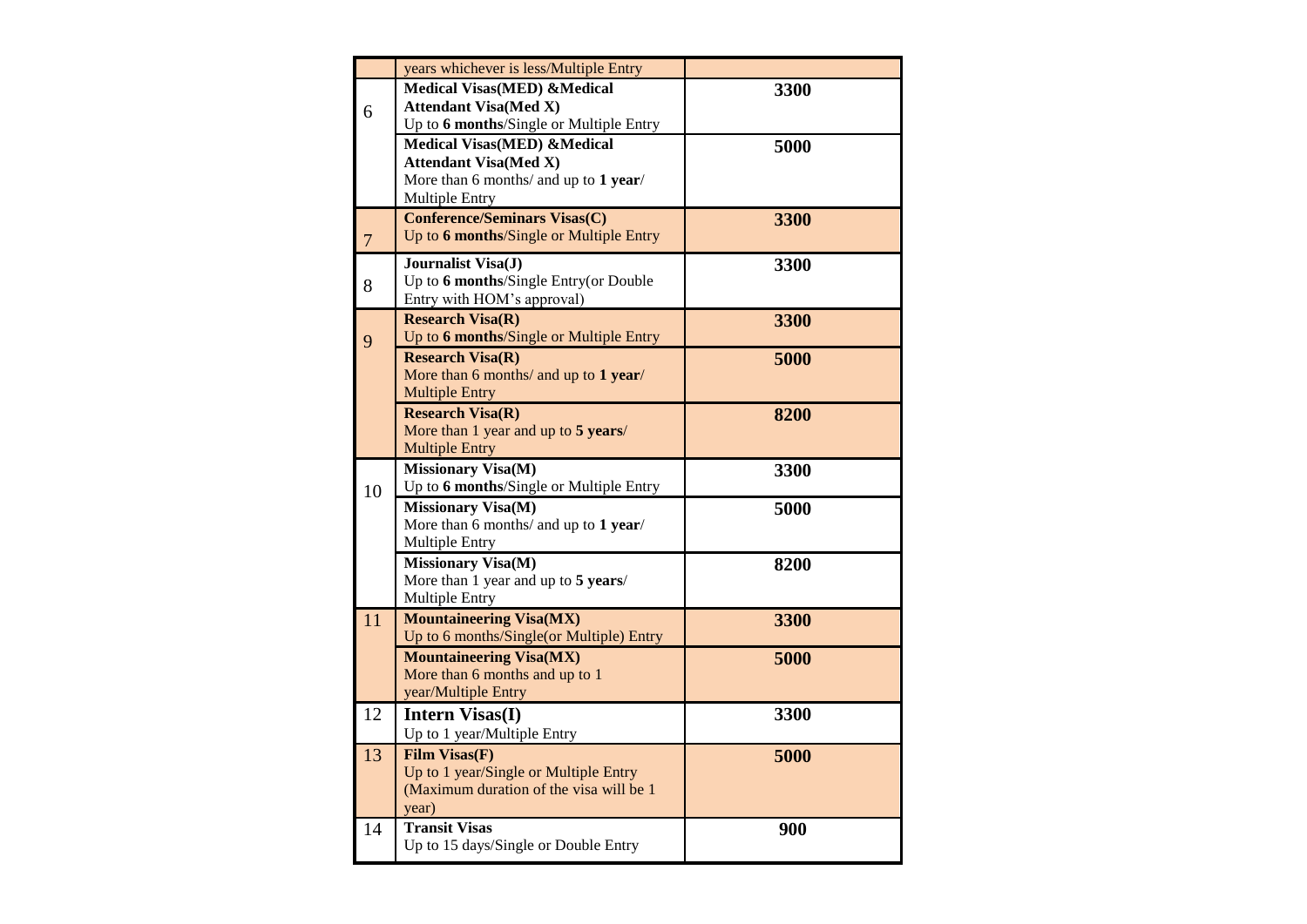2. **Gratis Visas**: All types of visa should be issued gratis to the nationals of **Afghanistan, Argentina (except Business, Tourist and Transit visas), Bangladesh, Democratic People's Republic of Korea, Jamaica, Maldives, Mauritius, Mongolia, South Africa and Uruguay(except Tourist Visas)**. In case of **Seychelles** nationals, all type of visas except for work/employment may be issued on **Gratis basis**.

3. **Visa Free Countries**: Nationals of **Nepal** and **Bhutan** do not require visa to enter India. However, **Nepali** nationals require visa if they enter India from China, which may be granted **Gratis**.

4. **Visa Fee for Pakistani nationals**: Pakistani nationals should be charged a fee of **THB.70/-** for an Indian visa of all types.

### 5. **Special Visa Fee Categories:**

Charges for **Tourist Visa (Multiple Entry)** and valid for up to 6 months in respect of **Singapore nationals** will be **THB.1100/-**. Fee for all other types of visas will be similar to other countries.

6. A fee of **THB.50/- for Transit Visa** and **THB.400/- for all other types of visa** may be charged from **Japanese nationals**.

7. Visa Fee structure for **UK and Nigerian nationals remains same**.

8. **USA Nationals**: A fee of **THB.4,100/-** may be charged for **Tourist visa** only for the maximum period of up to 10 years from the nationals of USA. Fee for 10 years validity **Business Visa** issued to US nationals will be **THB.10,300/-** as well as for five years. However, fee for all other types of visas will be same as applicable for other countries mentioned in Sl No.1 above. **Visa Application fee** of **THB.900/-** should be charged from US nationals **in addition to** all types of visa fee except in the case of Tourist Visa fees.

#### **9. Visa Fee for Ukraine nationals**

| SI.<br>N <sub>0</sub> | <b>Type of Visa</b>  | <b>Duration/Number of Entries</b>            | Visa Fee in<br><b>Baht</b> |
|-----------------------|----------------------|----------------------------------------------|----------------------------|
| $\vert$ 1             | <b>Transit Visa</b>  | 15 days(single/double entry)                 | 3500                       |
| 2                     | Tourist visa         | Up<br>to<br>year<br>(single/double/multiple) | 4100                       |
| 3                     | Student visa         | less than $5 \text{ yrs}(\text{M entry})$    | 3500                       |
| $\overline{4}$        | <b>Business</b> visa | less than 1 yr(S/D/M Entry)                  | 5400                       |
|                       |                      | 1-5 years(S/D/M Entry)                       | 10300                      |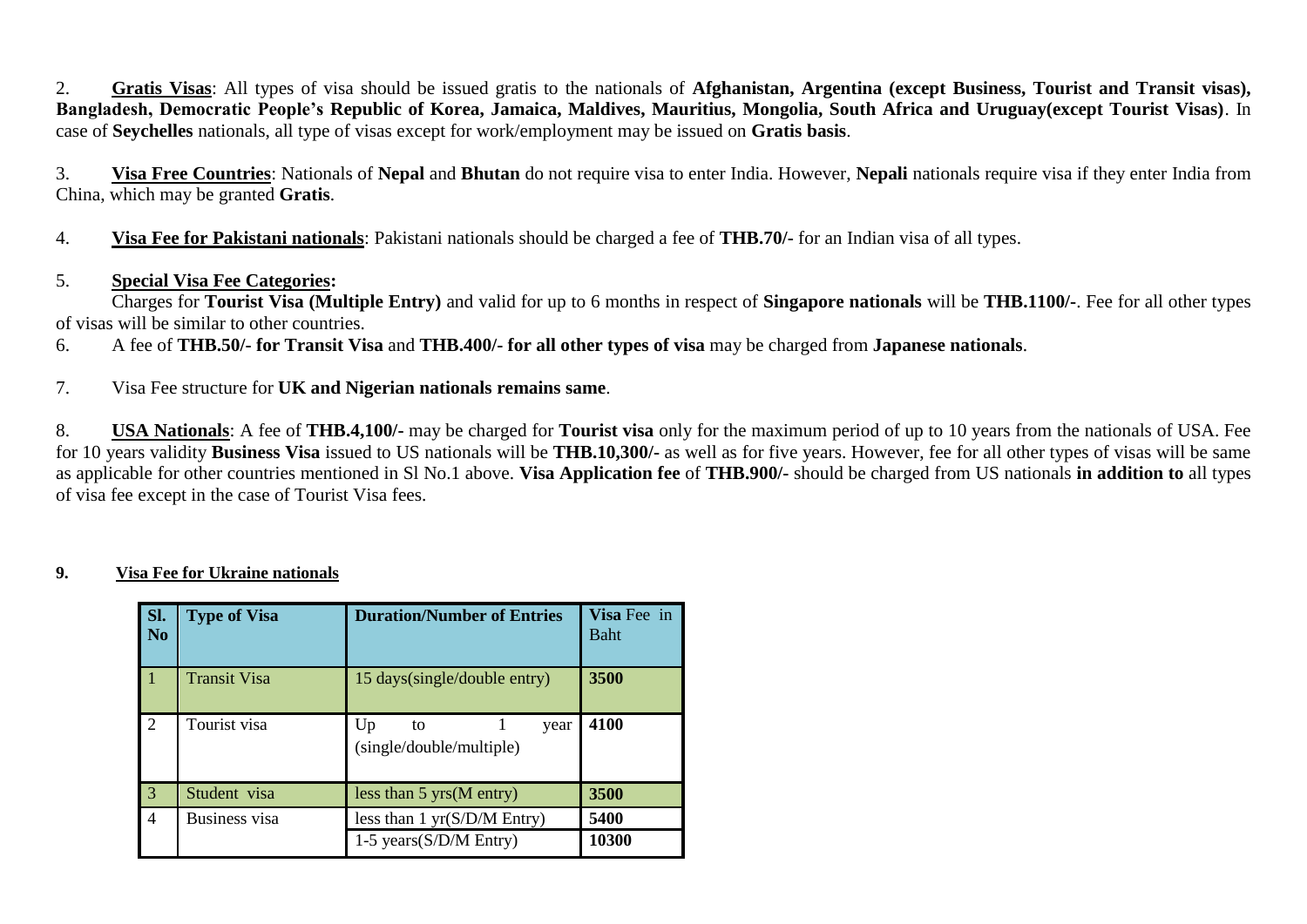| $\overline{5}$ | <b>Employment Visa</b>       | Less than 6 months                | 5000  |
|----------------|------------------------------|-----------------------------------|-------|
|                |                              | Less than 1 year                  | 8200  |
|                |                              | Less than 5 years $(S/D/M)$       | 12300 |
|                |                              | Entry)                            |       |
| 6              | All other types of visa      | up to 6 months                    | 3500  |
|                | Entry<br>visa,<br>i.e        |                                   |       |
|                | Conference<br>visa,          |                                   |       |
|                | Journalist visa, etc         |                                   |       |
|                | All other types of visa      | up to 1 year                      | 5400  |
|                | <i>i.e</i><br>visa,<br>Entry |                                   |       |
|                | Conference<br>visa,          |                                   |       |
|                | Journalist visa, etc.        |                                   |       |
|                | All other types <i>i.e</i>   | less than 5 years $(S/D/M$ entry) | 8200  |
|                | Entry visa,                  |                                   |       |
|                | Conference visa,             |                                   |       |
|                | Journalist visa, etc         |                                   |       |
|                | <b>Emergency visa fee</b>    |                                   | 3500  |

10. **Russian nationals**: Normal visa fee schedule does not apply to Russian nationals. Service Charges for should be charged from Russian nationals remain same as detailed below

| For all types of visas(excluding ICWF charges<br>and Service Provider's Service Fee) | Visa Fee in<br><b>Baht</b> |
|--------------------------------------------------------------------------------------|----------------------------|
| <b>Single Entry</b>                                                                  | 1700                       |
| Double Entry                                                                         | 3700                       |
| <b>Multiple Entry</b>                                                                | 5000                       |
| <b>Transfer of Valid Visa</b>                                                        | 700                        |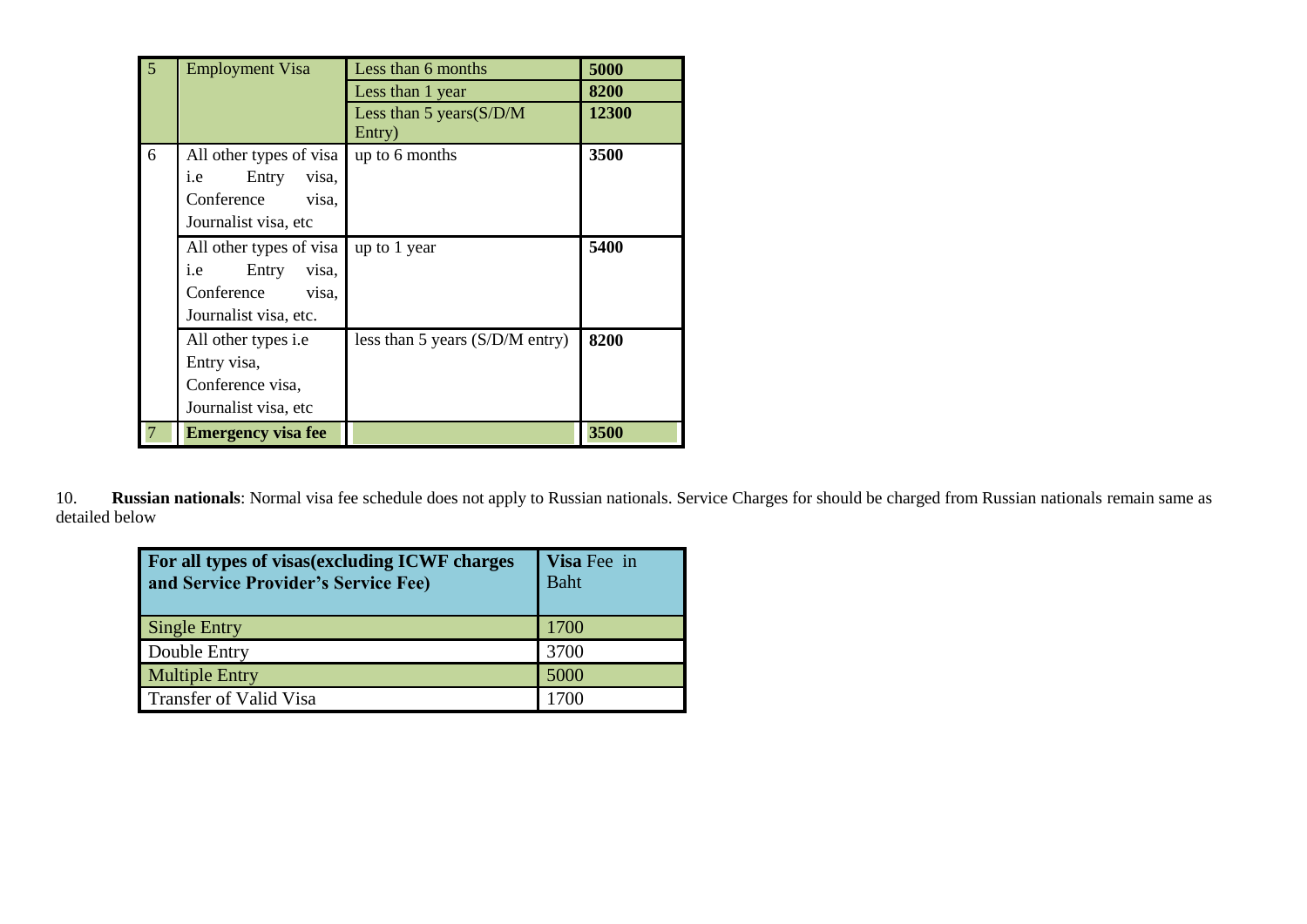## 11. **Visa Fee Structure for Sri Lankan nationals remains same as given below**.

| Sl.<br>N <sub>o</sub> | Type of Visa                                                                         | <b>Duration/Entries/Urgency</b>           | Visa Fee in<br><b>Baht</b> |
|-----------------------|--------------------------------------------------------------------------------------|-------------------------------------------|----------------------------|
| $\mathbf{1}$          | <b>Transit Visa</b>                                                                  | Upto 15 days (single/double)              | 500                        |
| $\overline{2}$        | <b>Tourist visa</b>                                                                  | 30 days (double entry)                    | 700                        |
|                       |                                                                                      | 90 days (single entry)                    | 1100                       |
|                       |                                                                                      | 90 days (double entry)                    | 1100                       |
|                       |                                                                                      | (double/multiple<br>6<br>months<br>entry) | 1100                       |
| 3                     | <b>Entry Visa</b>                                                                    | 1 year (Multiple entry)                   | 1100                       |
| $\overline{4}$        | <b>Business visa</b>                                                                 | 30 days (multiple entry)                  | 1100                       |
|                       |                                                                                      | 90 days (single entry)                    | 1200                       |
|                       |                                                                                      | 90 days (multiple entry                   | 1700                       |
|                       |                                                                                      | 6 months/1 yr (multiple entry)            | 3300                       |
|                       |                                                                                      | 5 year (multiple entry)                   | 5000                       |
| 5                     | <b>Employment</b><br>visa                                                            | 1 year (multiple entry)                   | 6500                       |
| 6                     | <b>Student visa</b>                                                                  | 1 year                                    | 1800                       |
|                       | (for institutions                                                                    | More than 1 year                          | 3400                       |
|                       | covered by<br>bilateral                                                              |                                           |                            |
|                       | agreement                                                                            |                                           |                            |
| $\overline{7}$        | <b>Student visa</b><br>(for institutions<br>not covered by<br>bilateral<br>agreement |                                           | 3400                       |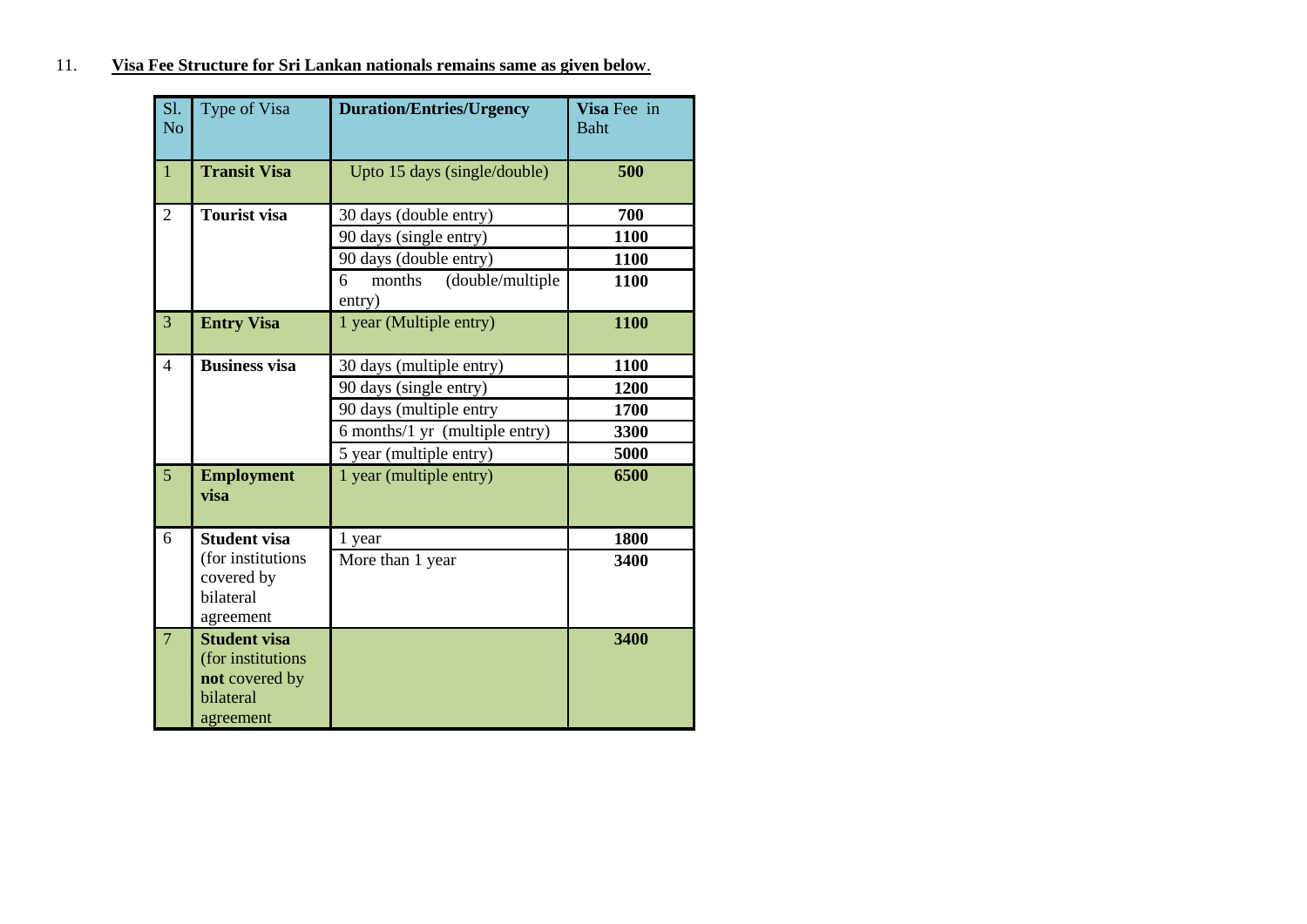#### **12. Visa Fee Structure for Mozambique Nationals**

| <b>S1.</b><br>N <sub>o</sub> | Type of Visa                                | <b>Duration/Entries/Urgency</b>                      | Visa Fee in<br><b>Baht</b> |
|------------------------------|---------------------------------------------|------------------------------------------------------|----------------------------|
| $\overline{11}$              | <b>Tourist Visa</b>                         | Single entry                                         | 3300                       |
|                              |                                             | Single Entry-Urgent                                  | 6200                       |
|                              |                                             | <b>Multiple Entry</b>                                | 9100                       |
|                              |                                             | Multiple Entry-Urgent                                | 12300                      |
| 2                            | <b>Business/Employment</b><br>Visa          | As conveyed vide Ministry's<br>circular dtd 14.12.15 | <b>Gratis</b>              |
| $\overline{3}$               | All types of other Visa                     | Up to 6 months                                       | 9100                       |
|                              | (Except Transit and<br><b>Student Visa)</b> | Up to 6 months (in Emergency)                        | 12300                      |
|                              |                                             | Up to 1 year                                         | 12300                      |
|                              |                                             | Up to $1$ year(in Emergency)                         | 12300                      |
|                              |                                             | Up to 5 years                                        | 12300                      |
|                              |                                             | Up to $5$ years(In Emergency)                        | 12300                      |

13. **Business and Employment Visas** to the applicants from **48 Least Developed Countries** to be issued on **Gratis basis**. However, service fee for the outsourcing company and ICWF will continue to be charged.

14. **Transfer of Visa**. When an Indian visa affixed on an old passport is transferred to a new one, a service fee of **THB.300/-** should be charged. This fee **should not be charged** from the nationals of Afghanistan, Argentina, Bangladesh, Bhutan, Democratic People's Republic of Korea, Jamaica, Maldives, Mauritius, Mongolia, Nepal, Pakistan, Seychelles, South Africa and Uruguay.

15. **Restricted/Protected Area Permit**: A fee of **THB.1300/-** introduced in March 2000 for issuing restricted/protected area permit **should not be charged** from the nationals of Afghanistan, Argentina, Bangladesh, Bhutan, Democratic People's Republic of Korea, Jamaica, Maldives, Mauritius, Mongolia, Nepal, Pakistan, Seychelles, South Africa and Uruguay.

16. **Postal/Telex charges**: When a passport is returned by courier/registered post after affixing visa at the request of visa applicant, the postal charges should be recovered from the applicant. Mission may fix charges according to the local conditions.

17. The above fee structure is **exclusive of ICWF fee and Service Provider's fee**. Charges for ICWF and Service charge of the outsourcing agency, if any, may be added.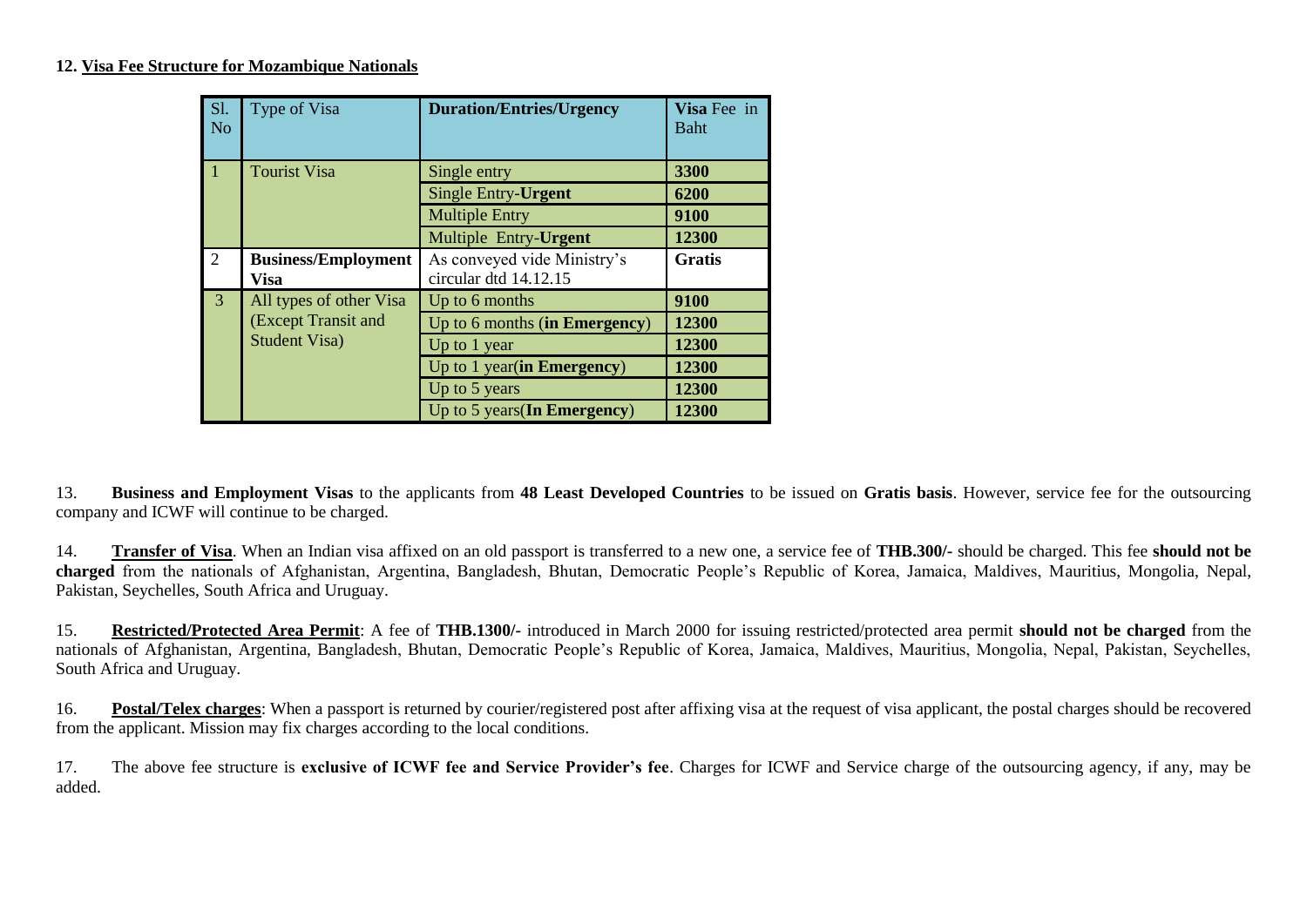|  | <b>18.</b> |  |  |  |  | Business Visa Fees to be charged from nationals of the following countries on reciprocal basis. |
|--|------------|--|--|--|--|-------------------------------------------------------------------------------------------------|
|--|------------|--|--|--|--|-------------------------------------------------------------------------------------------------|

| S1.<br>N <sub>0</sub> | Type of Visa   | Visa Fee in Baht (Up to One Year/Up to<br><b>Five Years</b> ) |
|-----------------------|----------------|---------------------------------------------------------------|
|                       |                |                                                               |
| $\mathbf{1}$          | <b>USA</b>     | 5800/10300                                                    |
| $\overline{2}$        | Ecuador        | 9900/13200                                                    |
| 3                     | New Zealand    | 5400/10300                                                    |
| 4.                    | France         | 6800/10300                                                    |
| 5.                    | Australia      | 8900/12100                                                    |
| 6.                    | Czech Republic | 7800/11100                                                    |
| $\overline{7}$        | Iran           | 11300/14600                                                   |
| 8                     | Ireland        | 8200/11500                                                    |
| 9                     | Philippines    | 9100/12300                                                    |
| 10                    | Poland         | 6000/10300                                                    |
| 11.                   | Saudi Arabia   | 8900/12100                                                    |
| 12.                   | Thailand       | 8200/11500                                                    |
| 13.                   | U.A.E          | 17100/20300                                                   |

**19. Employment Visas to be charged from nationals of the following countries on reciprocal basis.**

| $\overline{SI}$ . | Type of    | Visa Fees in Baht                                                   |
|-------------------|------------|---------------------------------------------------------------------|
| No                | Visa       | (Up to 6 months/Up to One year/More than One year up to Five Years) |
|                   |            |                                                                     |
| $\vert$ 1         | Canada     | 6200/8200/12300                                                     |
| $\overline{2}$    | Ireland    | 6600/8200/12300                                                     |
| $\overline{3}$    | France     | 5600/8200/12300                                                     |
| <sup>1</sup> 4.   | Denmark    | 5200/8200/12300                                                     |
| $\overline{5}$ .  | Australia  | 7400/9100/12300                                                     |
| 6.                | <b>New</b> | 6000/8200/12300                                                     |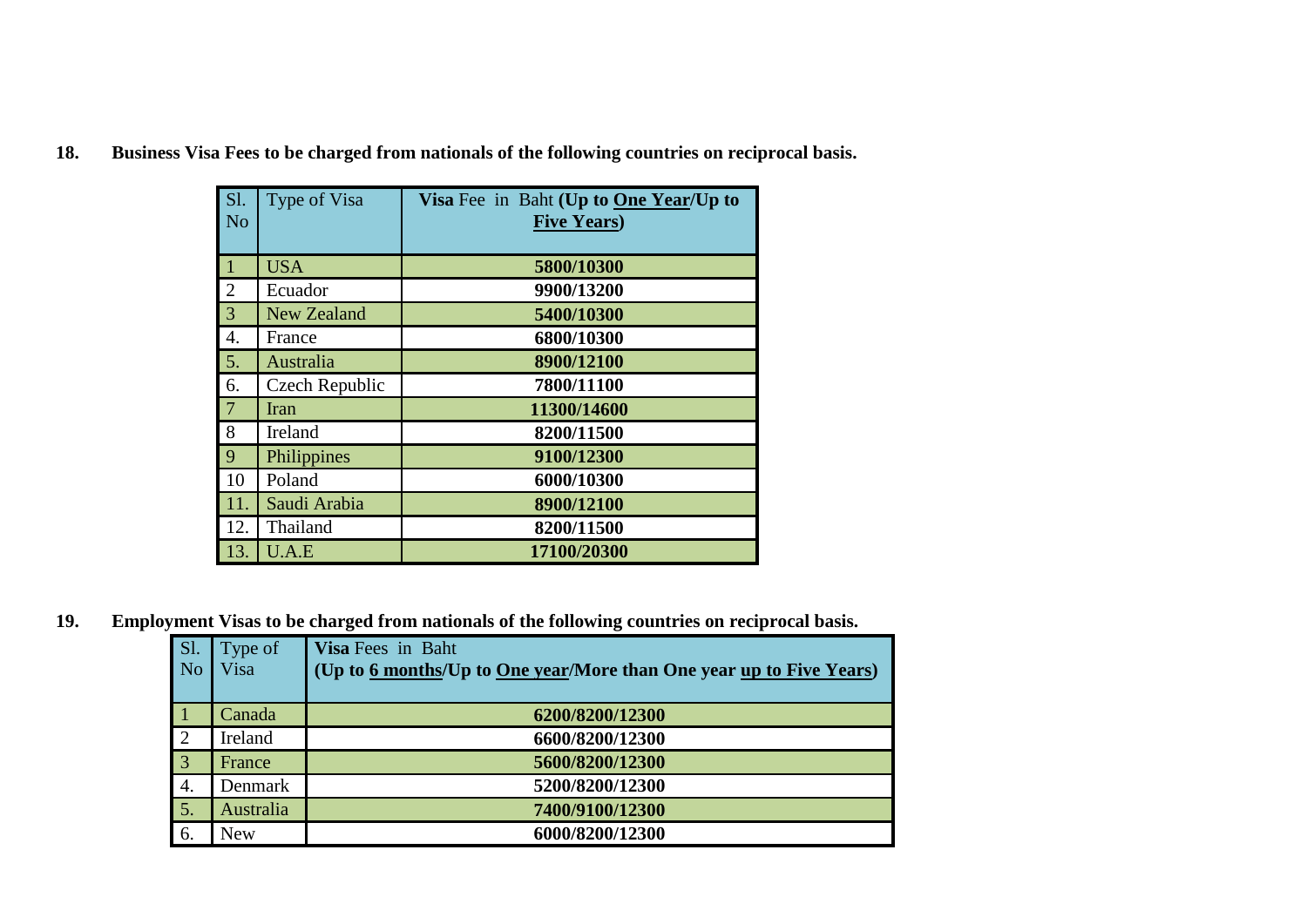|                | Zealand  |                   |
|----------------|----------|-------------------|
|                | Thailand | 6600/8200/12300   |
| 8              | JAE      | 15400/17100/20300 |
| $\overline{9}$ | Israel   | 41000/42700/46000 |
| 10             | iran     | 9700/11300/14600  |

## Please note :

- The Embassy of India reserves the right to refuse visa without assigning reasons and without refund of fee.
	- o Fees are accepted in Cash only
	- o Embassy Service charge Baht 70 per applicant.
	- o VFS Service charge Baht 19 per applicant.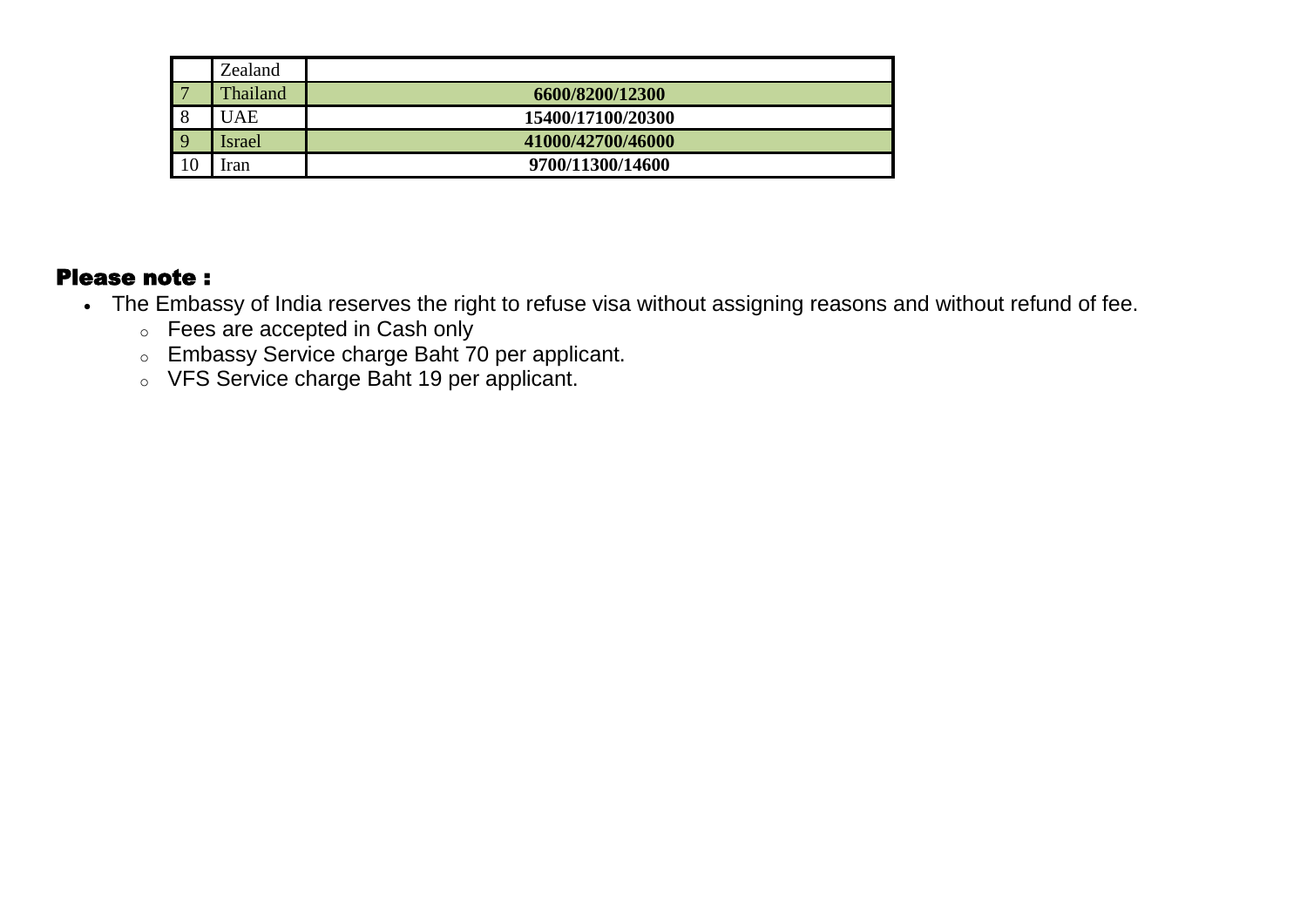# **Fees for various Consular Services**

| <b>Services</b>                                       | Fees (in Baht)                                                          |
|-------------------------------------------------------|-------------------------------------------------------------------------|
| <b>Police Clearance Certificate</b>                   | 900                                                                     |
| <b>Relationship Certificate</b>                       | 900                                                                     |
| <b>Resident Certificate</b>                           | 900                                                                     |
| <b>NRI Status Certificate</b>                         | 900                                                                     |
| <b>Transfer of Res Certificate</b>                    | 900                                                                     |
| <b>Attestation of Document</b>                        | 450 + Baht 60 for each additional<br>page                               |
| Attestation of Power of<br>Attorney/Will              | 900 for each signature + Baht 60 for<br>each additional page            |
| <b>Attestation of Commercial</b><br><b>Document</b>   | 2250-Import from India<br>2250-Export to India<br>2250-General Document |
| Affidavit for registration of<br>marriage in Thailand | 900                                                                     |
| Life Certificate/Pension papers<br>att.               | Gratis (free of charge)                                                 |
| <b>Emergency Certificate</b>                          | 600                                                                     |
| <b>Death Certificate</b>                              | 15                                                                      |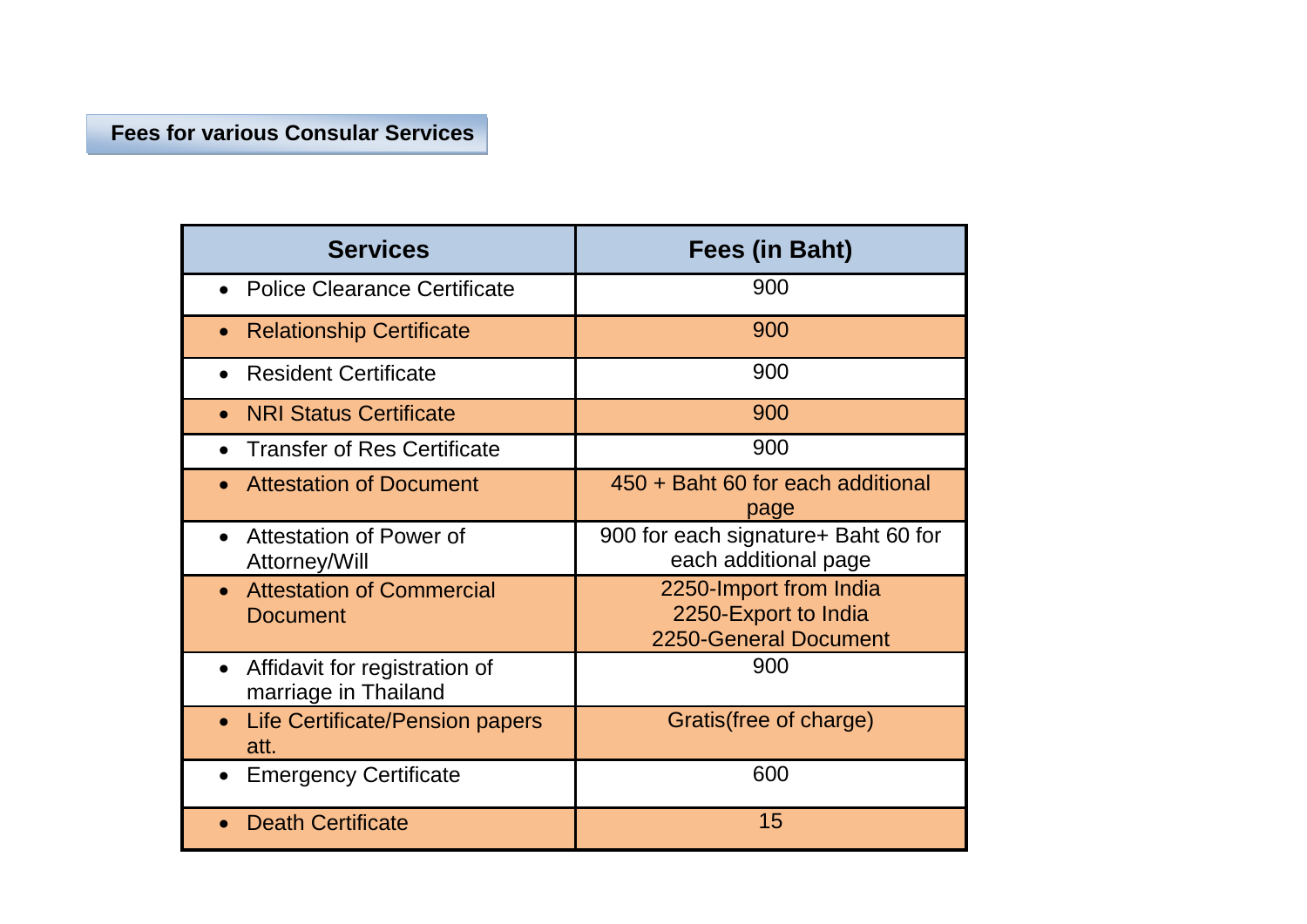# **Fees for Passport and related services**

| <b>Passport Services</b>                                                                                  | <b>Passport</b><br>Fee in Baht | <b>Tatkal</b><br><b>Passport</b><br>Fee<br>in Baht |
|-----------------------------------------------------------------------------------------------------------|--------------------------------|----------------------------------------------------|
| Ordinary passport booklet containing 36<br>pages for minor                                                | 1800                           | 7100                                               |
| Ordinary passport booklet containing 36<br>$\bullet$<br>pages                                             | 2700                           | 8000                                               |
| Ordinary passport booklet containing 60<br>pages                                                          | 3600                           | 8900                                               |
| Fee for replacement of ordinary passport<br>$\bullet$<br>(36 pages) in lieu of lost, damaged or<br>stolen | 5300                           | 10700                                              |
| Fee for replacement of ordinary passport<br>(60 pages) in lieu of lost, damaged or<br>stolen)             | 6200                           | 11600                                              |
| <b>Affidavit fee</b>                                                                                      | 1000                           |                                                    |
| New Born Birth Certificate fee                                                                            | 1000                           |                                                    |
| <b>Emergency Certificate</b><br>$\bullet$                                                                 | 600                            |                                                    |
| Certificate of Identity                                                                                   | 1800                           |                                                    |
| Issue of Police Clearance Certificate or any<br>other misc. certificate based on passport                 | 900                            |                                                    |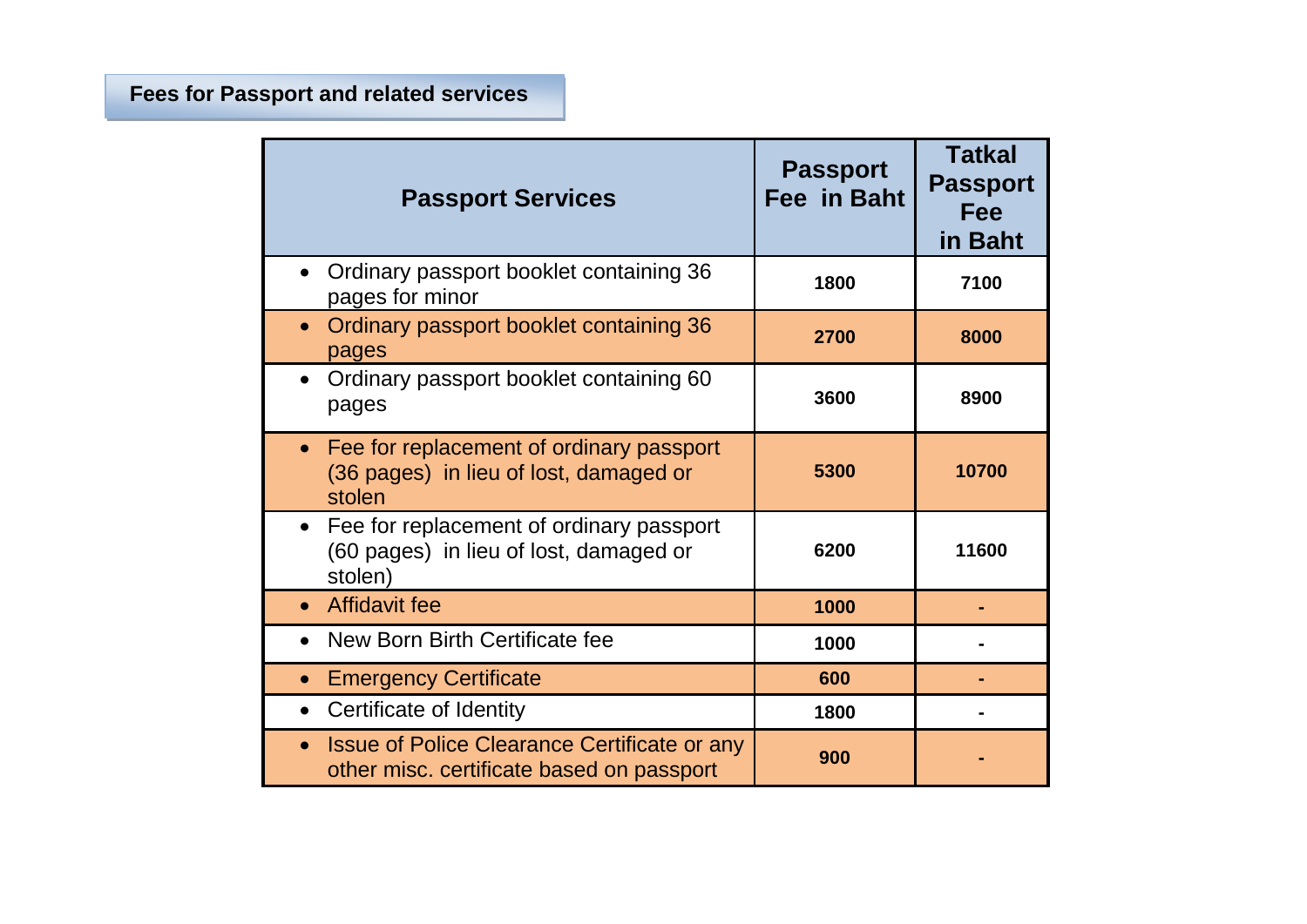## **Fees for OCI Services**

| <b>OCI Fee</b>                                        | <b>OCI Fee in Baht</b> |
|-------------------------------------------------------|------------------------|
| <b>Normal OCI Application</b>                         | 9500                   |
| <b>OCI card Misc. Services</b>                        | 900                    |
| Issue of duplicate OCI card in case of<br>Loss/damage | 3600                   |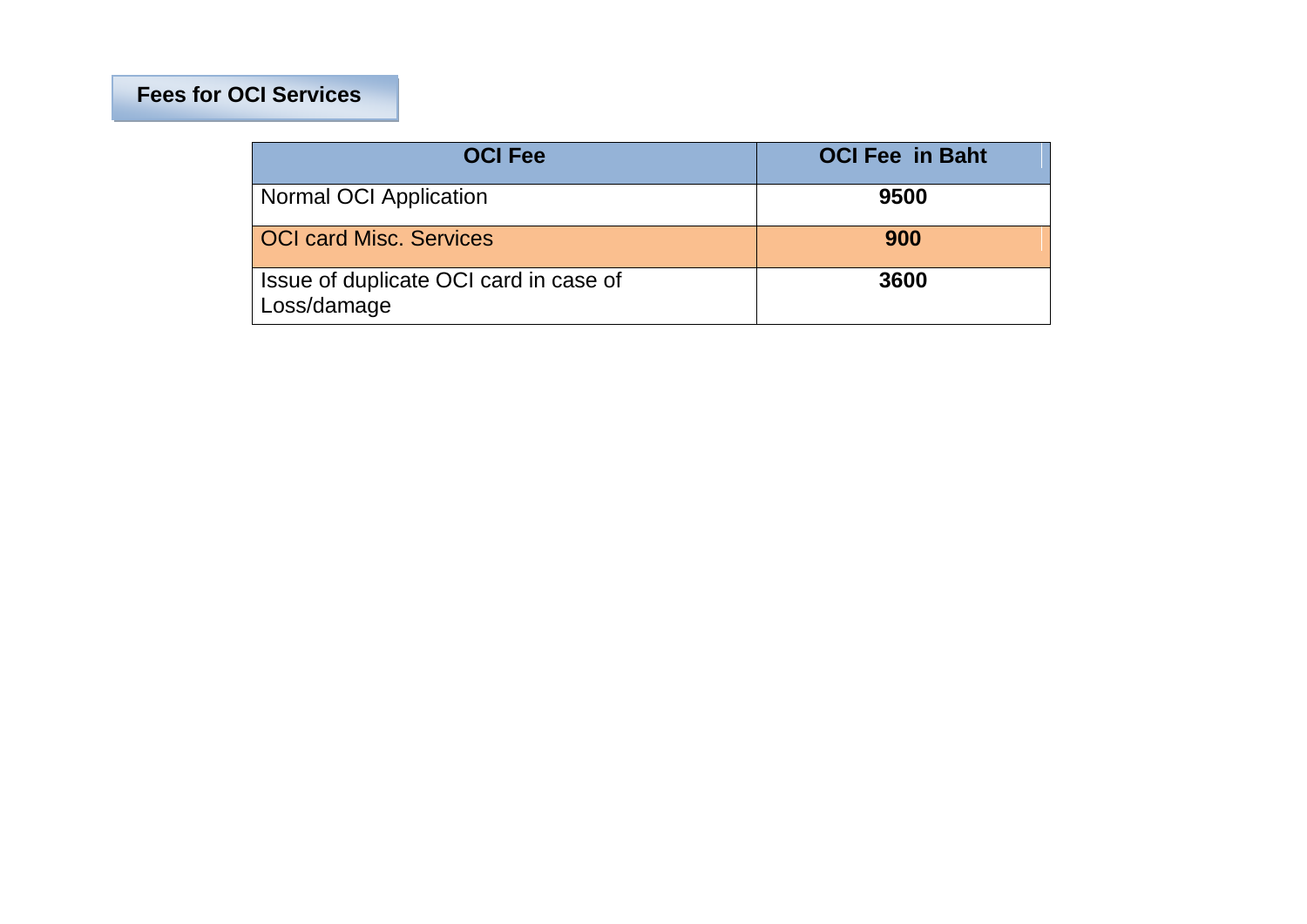**Fee for Renunciation of Indian Citizenship and Surrender of Indian Passport after acquisition of foreign nationality**

- Fee in case foreign nationality is acquired **before** 31.05.2010 : Baht 900/-
- Fee in case foreign nationality is acquired **after** 31.05.2010 : Baht 4,900/-

(In both cases, a service charge of Baht 70/- will be levied)

 **Penalty for Retention/Renewal/Travel on Indian passports after acquiring foreign nationality:** 

- Passport not surrendered up to three years and travelled once after obtaining foreign passport : Baht 7,000/- for each travel
- Passport not surrendered upto three years and travelled more than once after obtaining foreign nationality : Baht 7,000/- for each travel on Indian passport(aggregate penalty on travel not to exceed Baht 35,000/-)
- Passport not surrendered for over three years and used for travel after obtaining foreign nationality:
	- o Penalty : Baht 7,000/- for retention of passport
	- o Penalty : Baht 7,000/- for each travel on Indian passport
- Renewal/Re-issue of Indian passport and traveling on it after acquiring foreign nationality:
	- o Baht 17,500/- for each renewal/re-issue
	- o Penalty of Baht 7,000/- for each travel on Indian passport(aggregate penalty on travel not to exceed Baht 35,000/-)